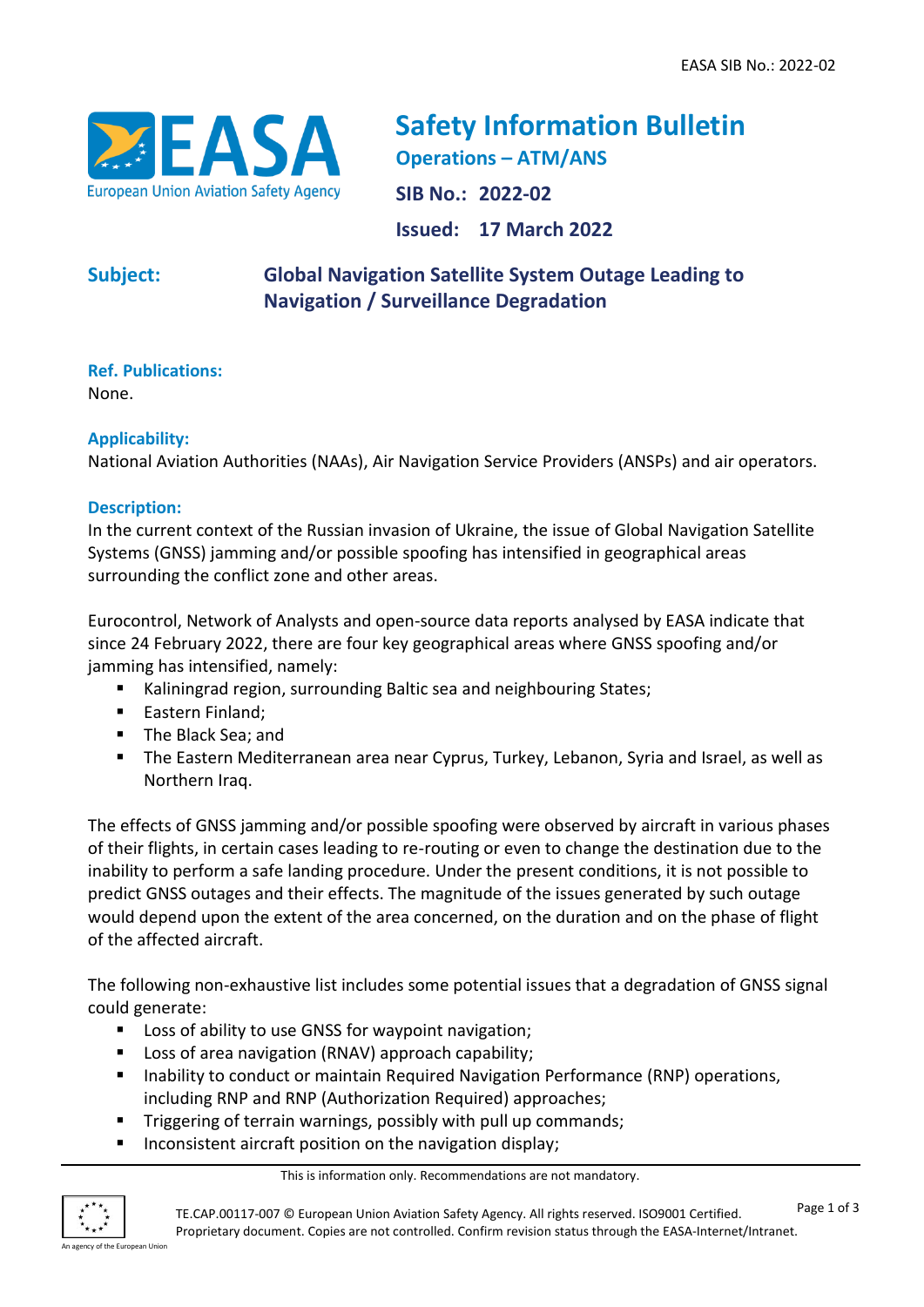- Loss of automatic dependent surveillance-broadcast (ADS-B), wind shear, terrain and surface functionalities;
- Failure or degradation of ATM/ANS/CNS and aircraft systems which use GNSS as a time reference;
- Potential airspace infringements and/or route deviations due to GNSS degradation.

At this time, the safety concern described in this SIB is not considered to be an unsafe condition that would warrant Safety Directive (SD) action under Commission Regulation (EU) [965/2012,](https://eur-lex.europa.eu/eli/reg/2012/965/2014-02-17) Annex II, ARO.GEN.135(c), nor under Commission Regulation (EU) [2017/373,](https://eur-lex.europa.eu/legal-content/EN/TXT/?uri=CELEX%3A32017R0373) Annex II, point ATM/ANS.AR.A.030.

## **Recommendation(s):**

To address the identified issues EASA recommends the implementation of the following mitigating measures. These recommendations are to be considered for the aforementioned areas as well as for other areas where GNSS jamming and/or possible spoofing would be detected in the future.

NAAs should:

- a) Ensure that contingency procedures are established in coordination with ANSPs and airspace users, and that essential conventional navigation infrastructure, particularly Instrument Landing System, are retained and fully operational;
- b) Implement appropriate and proactive mitigating measures as a matter of high priority, including the issuance of NOTAMs e.g. describing affected areas and related limitations (as appropriate and determined at State level).

NAAs and ANSPs should:

- a) Establish a process to collect information on GNSS degradations, also in coordination with the relevant National Communications Authorities, and to promptly notify the related outcomes to airlines and to airspace users;
- b) Confirm ANSPs' readiness to provide reliable surveillance coverage that is resilient to GNSS interference, such as ground NAV aids for conventional non-satellite based navigation (Distance Measuring Equipment (DME), Very High Frequency omnidirectional range (VOR));
- c) Ensure that ANSPs' contingency plans include alternative procedures to be followed in case of large-scale GNSS jamming and/or possible spoofing events.

Air operators, including helicopter operators, should:

- a) Ensure that flight crews promptly report via air report to air traffic control any observed interruption, degradation or anomalous performance of GNSS equipment (jamming and/or possible spoofing) or related avionics;
- b) Assess operational risks and limitations linked to the loss of on-board GNSS capability, including other on-board systems requiring inputs from reliable GNSS signal;
- c) Ensure that operational limitations, introduced by the dispatch of aircraft with radio navigation system inoperative in accordance with Minimum Equipment List, are considered before operating an aircraft in the affected areas;
- d) Ensure flight crews and relevant flight operation personnel:
	- i. are aware of possible GNSS jamming and/or possible spoofing;